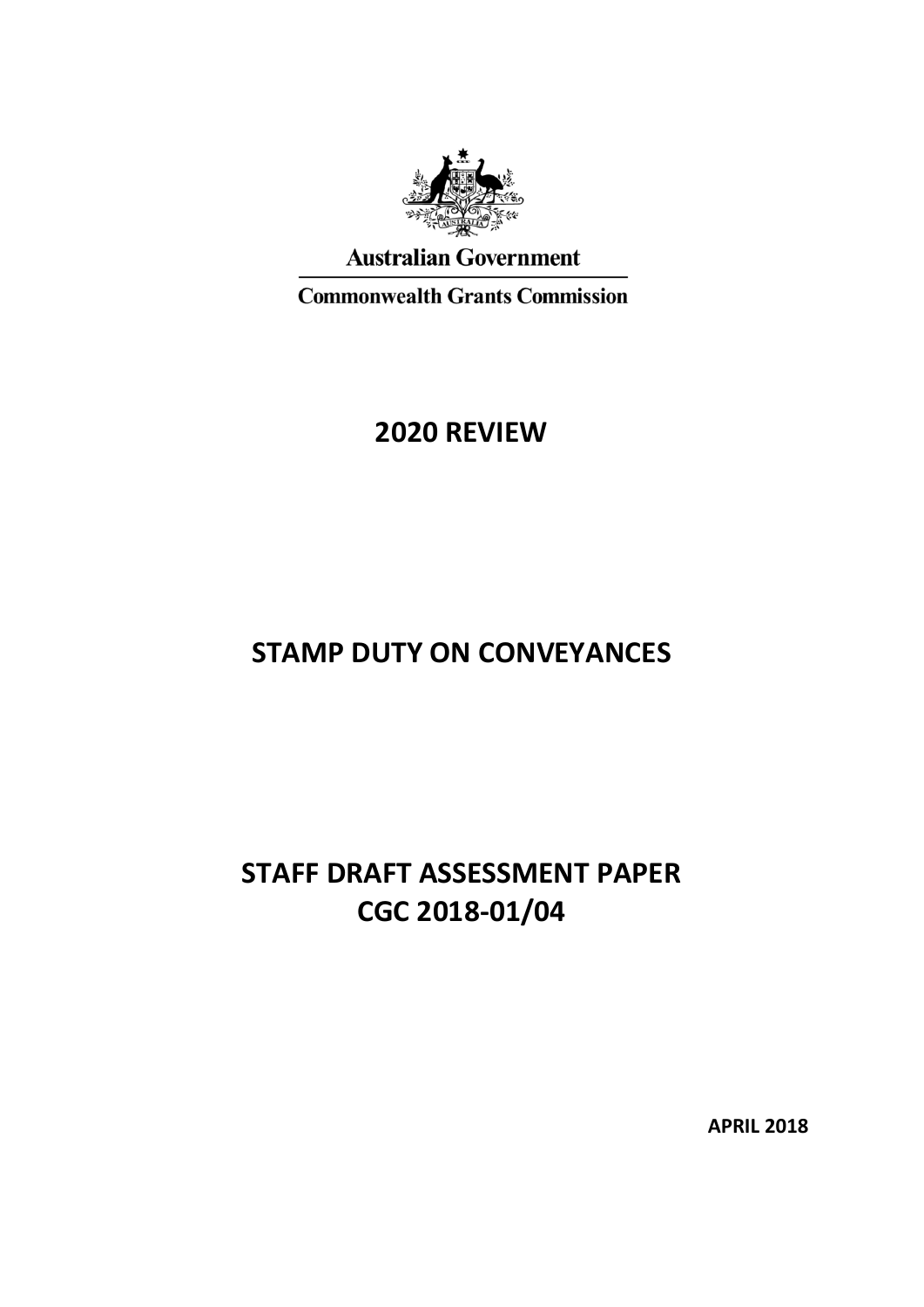| Paper issued               | 20 April 2018                                                                                                                                                                                                                                            |
|----------------------------|----------------------------------------------------------------------------------------------------------------------------------------------------------------------------------------------------------------------------------------------------------|
| Commission contact officer | Dermot Doherty, 6229 8816, Dermot.Doherty@cgc.gov.au                                                                                                                                                                                                     |
| Submissions sought by      | 31 August 2018.                                                                                                                                                                                                                                          |
|                            | Submissions should be emailed in Word format to                                                                                                                                                                                                          |
|                            | secretary@cgc.gov.au.                                                                                                                                                                                                                                    |
|                            | Submissions of more than 10 pages in length should include a<br>summary section.                                                                                                                                                                         |
| Confidential material      | It is the Commission's normal practice to make State<br>submissions available on its website under the CC BY licence,<br>allowing free use of content by third parties.                                                                                  |
|                            | Further information on the CC BY licence can be found on the<br>Creative Commons website (http://creativecommons.org).                                                                                                                                   |
|                            | Confidential material contained in submissions must be<br>clearly identified or included in separate attachment/s, and<br>details provided in the covering email. Identified confidential<br>material will not be published on the Commission's website. |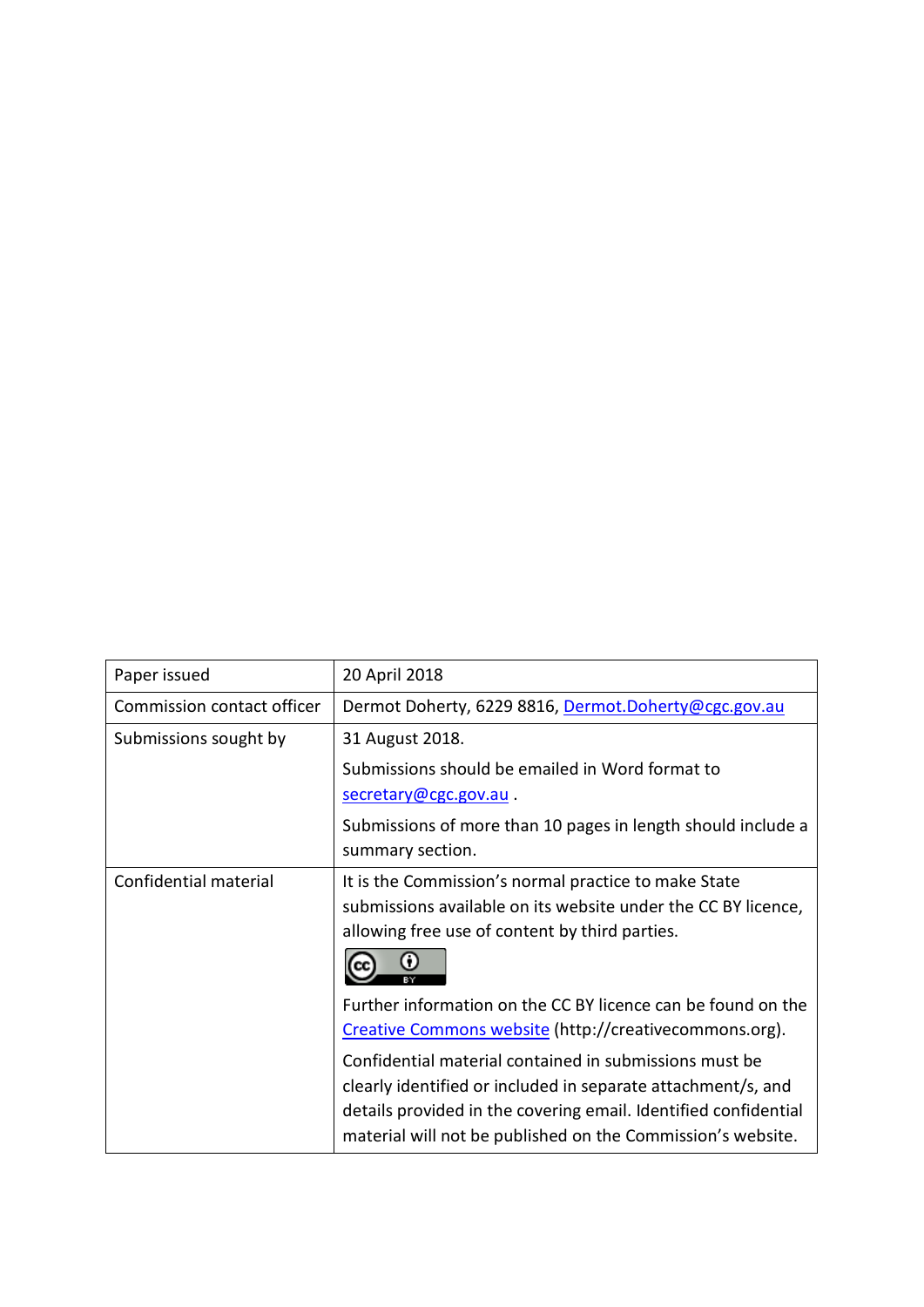# **CONTENTS**

| <b>STAMP DUTY ON CONVEYANCES</b>                                       | 1              |
|------------------------------------------------------------------------|----------------|
| <b>2015 REVIEW APPROACH</b>                                            | 1              |
| How was revenue capacity assessed?                                     | $\overline{2}$ |
| <b>GST</b> redistribution                                              | 6              |
| <b>ISSUES AND ANALYSIS</b>                                             | 7              |
| Which revenues should be included in the category?                     | 7              |
| What are the drivers of revenue capacity?                              | 8              |
| Other issues considered                                                | 12             |
| <b>CONCLUSION AND WAY FORWARD</b>                                      | 13             |
| Proposed assessment structure                                          | 13             |
| ATTACHMENT A: THE COMMISSION'S TREATMENT OF STATE LAND RICH/LANDHOLDER |                |
| <b>PROVISIONS</b>                                                      | 14             |
| Land rich provisions                                                   | 14             |
| Land holder provisions                                                 | 14             |
| Land rich provisions in listed companies                               | 15             |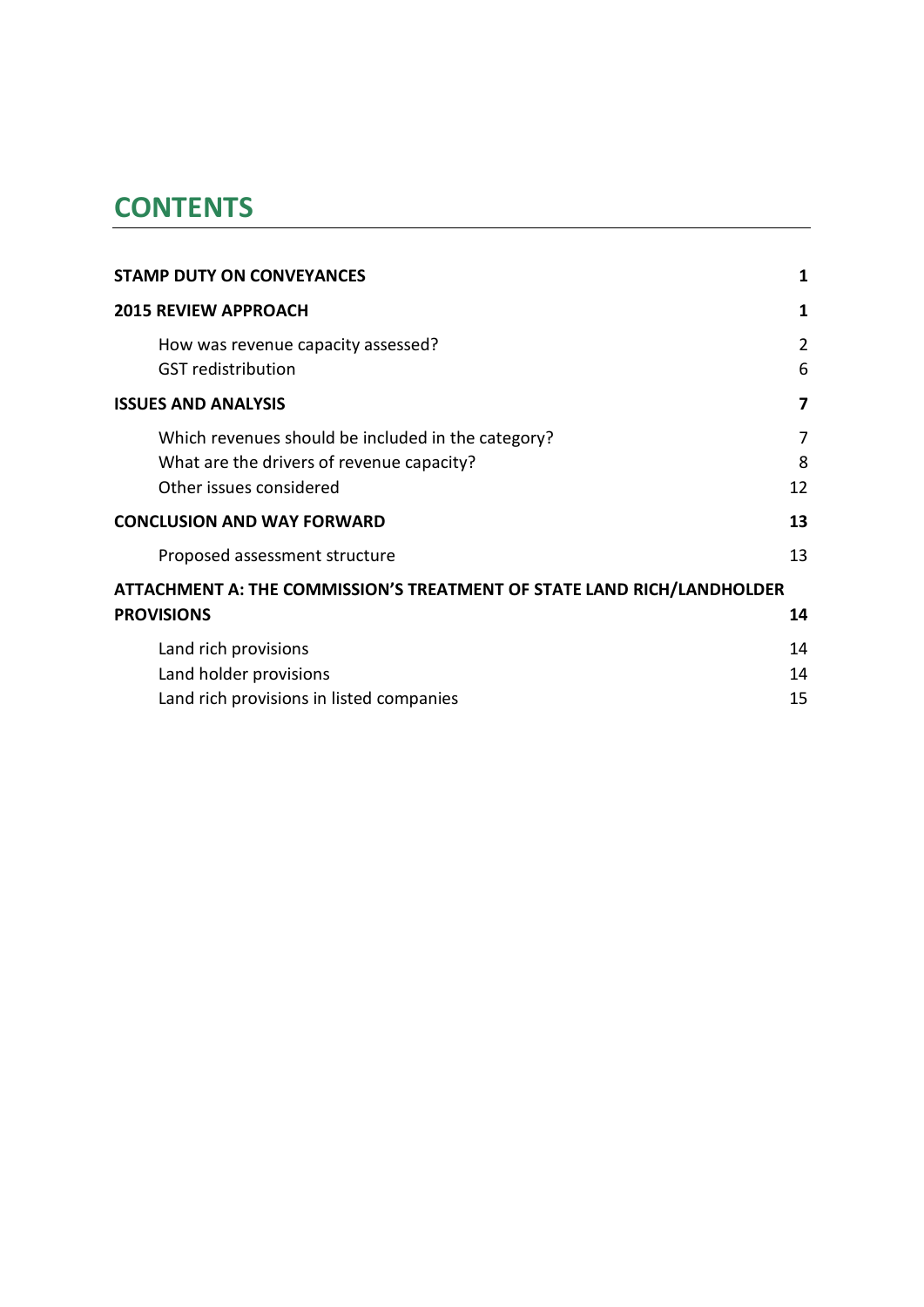# <span id="page-3-0"></span>**STAMP DUTY ON CONVEYANCES**

1 The paper provides Commission staff proposals for the assessment of Stamp duty on conveyances for the 2020 Review.

## <span id="page-3-1"></span>**2015 REVIEW APPROACH**

- 2 The Stamp duty category comprises revenue from stamp duties imposed on the transfer of property ownership and motor vehicles ownership. The concept of property is broad, comprising both real and non-real property.[1](#page-3-2) The duty was based on the value of the property transferred and was paid by the purchaser.
- 3 The category excluded:

 $\overline{a}$ 

- taxes on land ownership, which were assessed in the Land taxes category
- revenue from other stamp duties (such as stamp duty on the transfer of marketable securities<sup>2</sup>), which were assessed in the Other revenue category
- payments to and concessions for first home owners (such as First Home Owners' Scheme payments, First Home Owners' Bonus payments and concessional duties offered to first home owners), which were assessed in the Housing category.<sup>[3](#page-3-4)</sup>
- 4 [Table](#page-4-1) 1 shows the composition of the Stamp duty category in 2016-17. The equal per capita and property components comprised revenue from conveyance duties. The vehicle component comprised revenue from vehicle transfer duties.

<span id="page-3-2"></span><sup>&</sup>lt;sup>1</sup> Real property is land and buildings (including houses, apartments, shops and factories). Non-real property comprises property that is not land or buildings. Examples include non-fixed plant and equipment, receivables, goodwill, business assets, statutory licences, intellectual property, aquaculture leases, copyright, patents, partnership interests and options to purchase.

<span id="page-3-3"></span><sup>&</sup>lt;sup>2</sup> At the time, only New South Wales and South Australia raised duty on the transfer of marketable securities and an assessment of their duties was not material. Consequently, they were included in the Other revenue category.

<span id="page-3-4"></span><sup>&</sup>lt;sup>3</sup> While States report concessional duties as lower collections, the Commission treated them as an expense. This had the effect of increasing the category size for both the Stamp duty and Housing categories.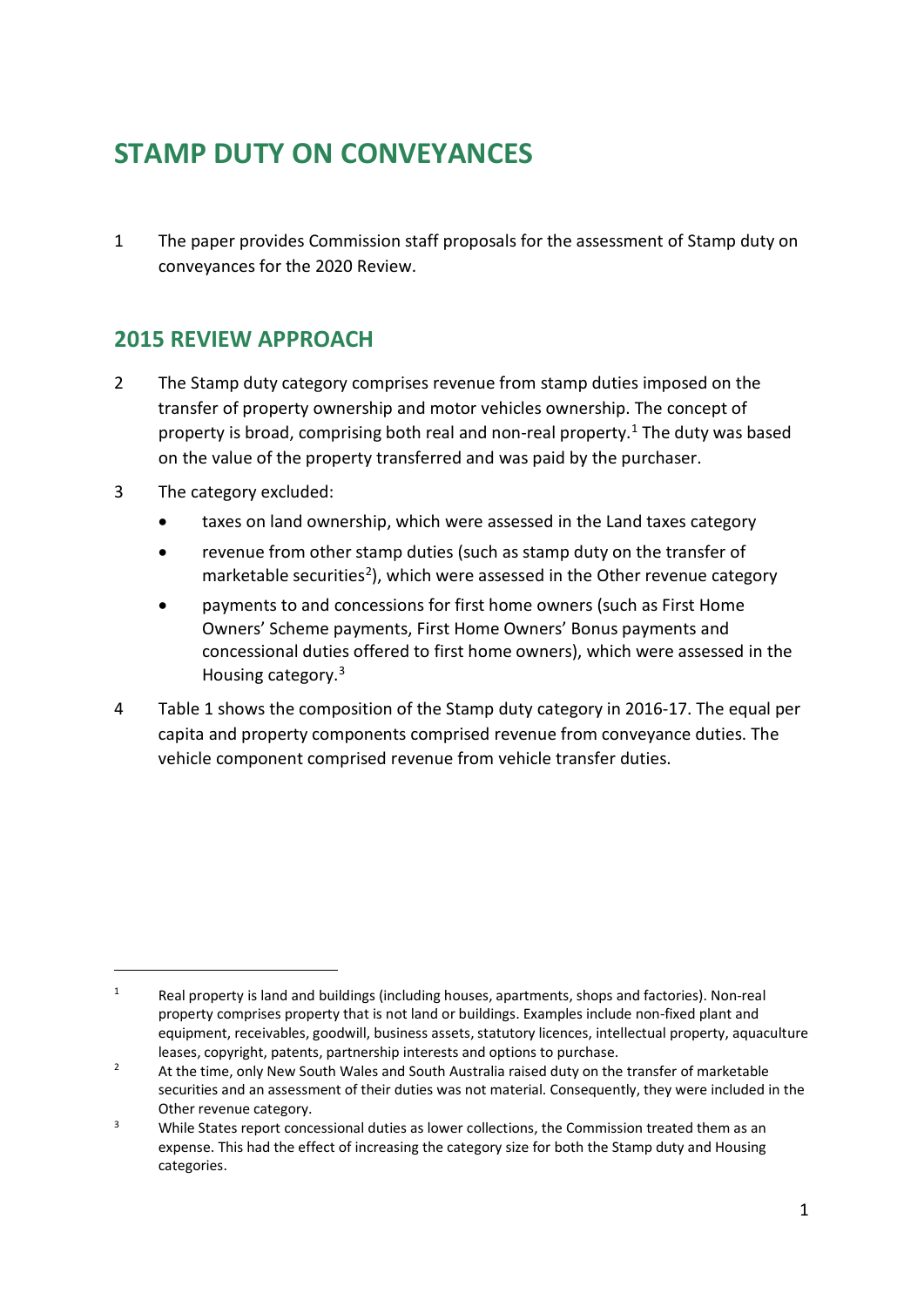| Component        | Revenue | Proportion of total revenue |
|------------------|---------|-----------------------------|
|                  | \$m     | %                           |
| Equal per capita | 1 0 0 5 | 4                           |
| Property         | 21737   | 85                          |
| Vehicles         | 2755    | 11                          |
| Total            | 25 4 97 | 100                         |

#### <span id="page-4-1"></span>**Table 1 Stamp duty revenue by component, 2016-17**

<span id="page-4-0"></span>Source: Australian Bureau of Statistics, Government Finance Statistics, Cat No 5512.0. State data returns.

### **How was revenue capacity assessed?**

- 5 The assessment recognised a State's revenue capacity was related to the value of property and vehicles transferred. As States imposed conveyance duties at progressive rates, the distribution of a State's property transfers by value was also important.
- 6 In the 2015 Review, stamp duty revenue was assessed in three components:
	- an equal per capita (EPC) component. These were duties for which a differential assessment was not made. This approach meant:
		- States were assessed to have equal capacities to raise revenue from them
		- − their assessment did not affect States' GST shares
	- a property component. State capacity was assessed using the value of property transferred.
	- a vehicle component. State capacity was assessed using the value of vehicles transferred.

#### *The equal per capita (EPC) component*

- 7 This component comprised revenue from duties on:
	- the sale of major State assets
	- $\bullet$  corporate reconstructions<sup>[4](#page-4-2)</sup>

 $\overline{a}$ 

• land rich transactions of listed companies.<sup>[5](#page-4-3)</sup> Attachment A sets out the Commission's treatment of State land rich/land holder provisions.

<span id="page-4-2"></span><sup>&</sup>lt;sup>4</sup> Most States refund or exempt duty on corporate reconstructions to encourage economic reform. Terms of reference in previous reviews instructed the Commission not to allow these transactions to affect States' GST shares. This was achieved by assessing them EPC.

<span id="page-4-3"></span><sup>&</sup>lt;sup>5</sup> States introduced land rich duty provisions to deal with the avoidance of duty. This occurred when owners transferred their interest in land rich entities instead of transferring the land itself. States progressively replaced land rich duty with landholder duty. Landholder duty broadened the tax base by doing away with the land rich percentage threshold and replacing it with a simple land value threshold.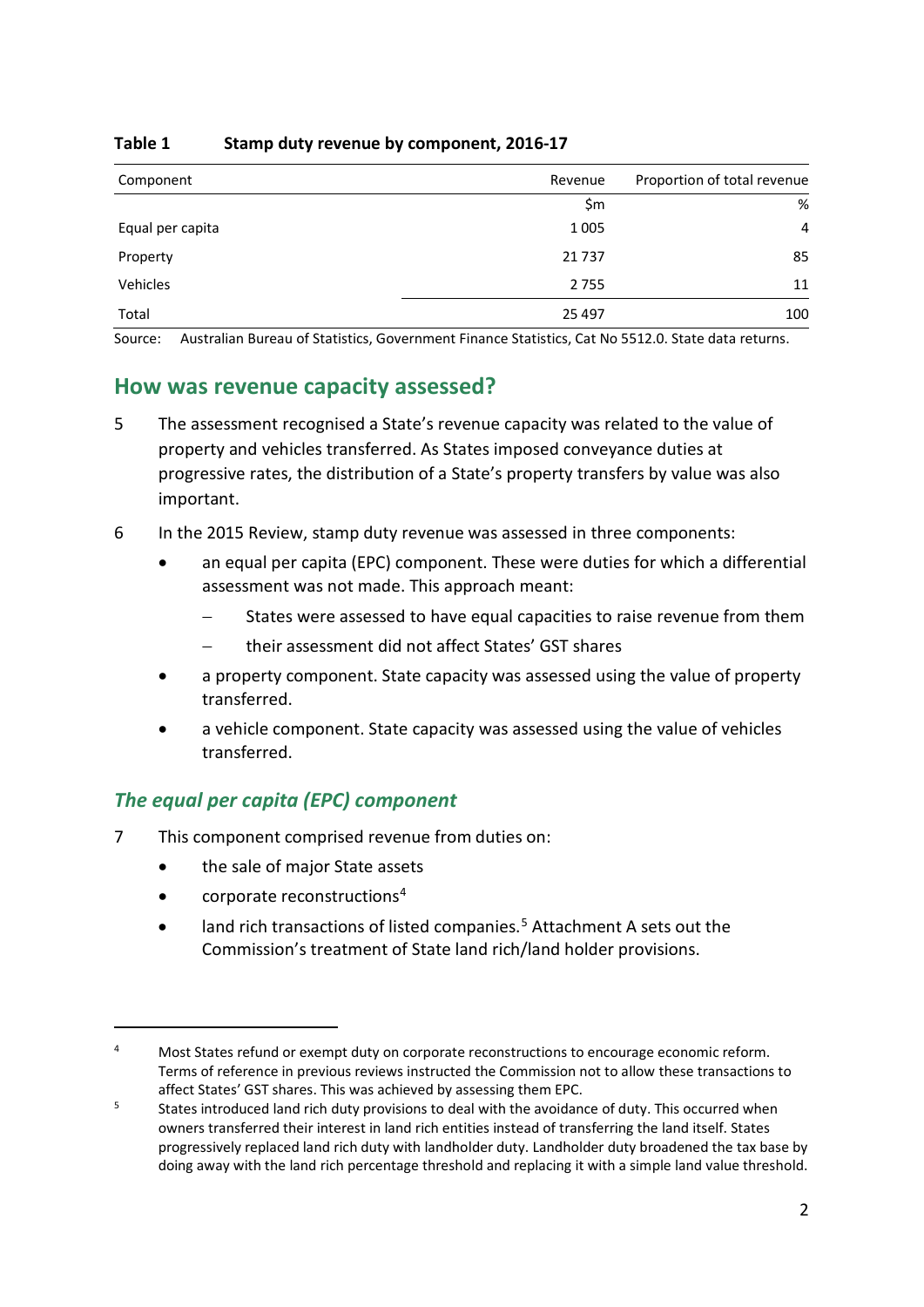- 8 The Commission assessed duties on the sale of major State assets EPC because those duties arose from differences in State policies on the ownership of assets. It assessed duties from corporate reconstructions and land rich transactions of listed companies EPC because the ad hoc nature and volatility of these transactions made it difficult to construct a reliable estimate of revenue capacity for States that did not impose duty on those transactions.
- 9 The Commission sought data from State Revenue Offices (SROs) on the duty raised from these transactions. [Table 2](#page-5-0) shows the data provided for 2016-17.

| Duties from                | <b>NSW</b> | Vic | Qld | <b>WA</b> | SA  | Tas | <b>ACT</b>   | ΝT  | Total   |
|----------------------------|------------|-----|-----|-----------|-----|-----|--------------|-----|---------|
|                            | \$m        | \$m | \$m | \$m       | \$m | \$m | \$m          | \$m | \$m     |
| Sale of major State assets | 710        | 0   | 0   | 0         | 0   | 0   | 0            | 0   | 710     |
| Corporate reconstructions  | 0          | 0   | 0   | 0         | 0   | 0   | 0            | 0   | 0       |
| Land rich transactions of  |            |     |     |           |     |     |              |     |         |
| listed companies           | 13         | 0   | 4   | 277       | 1   | 0   | 0            | 0   | 295     |
| Component total            | 723        | 0   | 4   | 277       | 1   | 0   | $\mathbf{0}$ | 0   | 1 0 0 5 |

#### <span id="page-5-0"></span>**Table 2 EPC component, 2016-17**

Source: State provided data, 2018 Update.

10 As this component was assessed EPC, States were assessed to have the same revenue capacity per capita (a component factor of 1.000).

### *The property component*

- 11 This component comprised the remaining duties on the transfer of property ownership. It comprised duties relating to:
	- real property transfers
	- non-real property transfers
	- concessions for first home owners.
- 12 The Commission sought data from State Revenue Offices (SROs) on the duty raised from these transactions. [Table 3](#page-5-1) shows the data provided for 2016-17.

<span id="page-5-1"></span>

| Table 3 | Property component, 2016-17 |  |
|---------|-----------------------------|--|
|         |                             |  |

| Duties from                 | <b>NSW</b> | Vic     | Qld     | WA      | SA  | Tas | ACT | NT  | Total    |
|-----------------------------|------------|---------|---------|---------|-----|-----|-----|-----|----------|
|                             | \$m        | \$m     | Sm      | \$m     | \$m | \$m | \$m | \$m | \$m      |
| Real property transfers     | 8853       | 6 1 1 3 | 3 0 0 1 | 1 1 2 5 | 839 | 231 | 316 | 99  | 20 577   |
| Non-real property transfers | 111        | 0       | 271     | 95      | 4   | 0   | 0   | 6   | 487      |
| Concessions for first home  |            |         |         |         |     |     |     |     |          |
| owners                      | 91         | 190     | 249     | 123     | 0   | 0   | 10  | 11  | 673      |
| Component total             | 9055       | 6 3 0 3 | 3521    | 1 3 4 3 | 843 | 231 | 326 | 116 | 21 7 3 7 |

Source: State provided data, 2018 Update.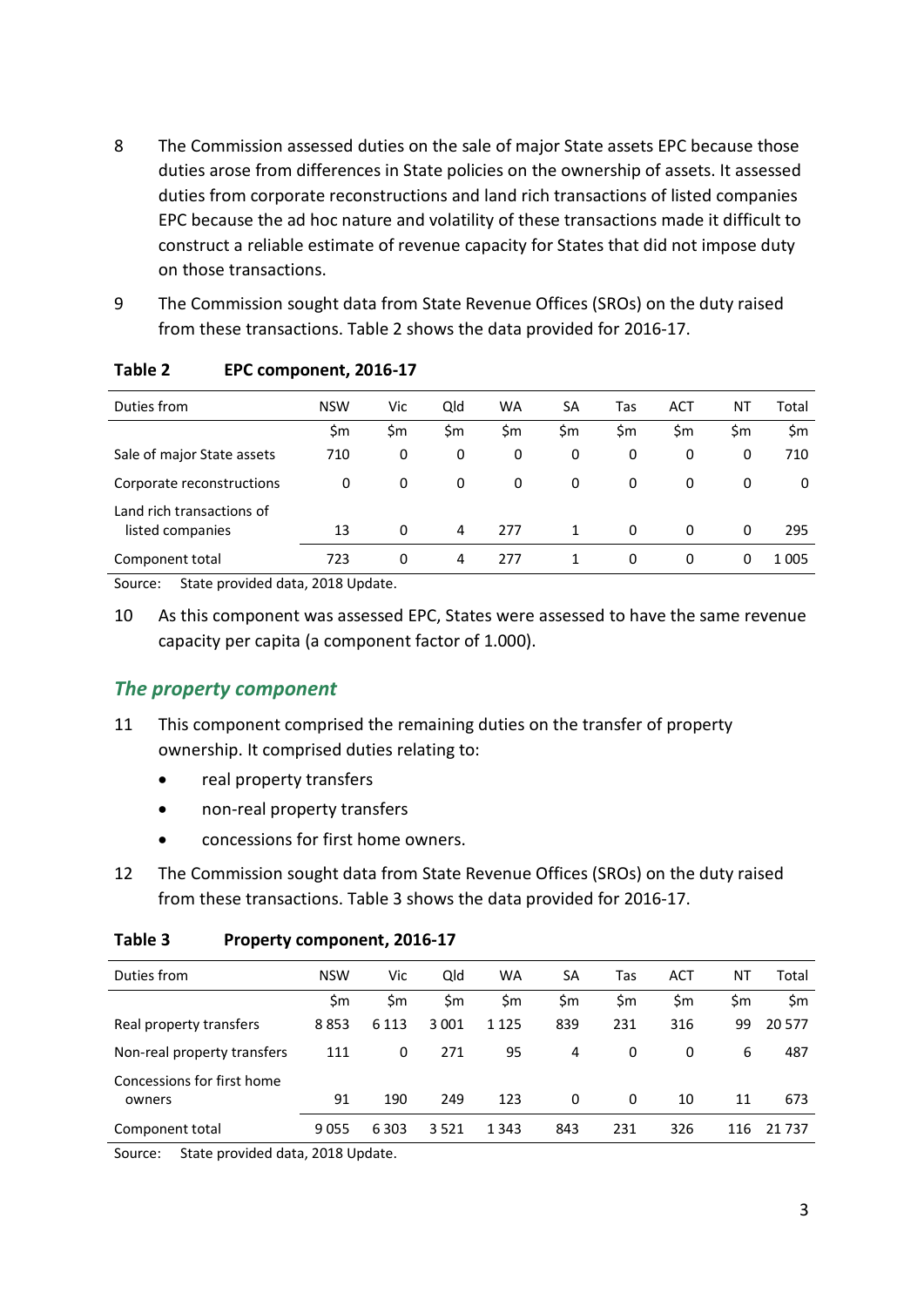- 13 This component was assessed using the value of property transferred. The Commission sought data from SROs on both value of property transferred and duty raised by value range.
- 14 To obtain a policy neutral measure of the tax base, the Commission made adjustments to SRO value data to account for:
	- differences in the range of property that were subject to duty
	- the progressivity of States' rates of duty.
- 15 *Adjustments for differences in the range of properties subject to duty.* Some transactions were dutiable in some States, but not others. In these circumstances, the Commission made adjustments to the value data provided by SROs to improve their comparability. If these adjustments were not made, a State's decision to tax a different range of transactions could have led to an over- or under-estimation of its revenue capacity.
- 1[6](#page-6-0) In the 2015 Review, only three adjustments were material.<sup>6</sup> They were:
	- a non-real property adjustment
	- an off-the plan adjustment
	- a unit trusts adjustment.

 $\overline{a}$ 

- 17 As part of the Intergovernmental Agreement on Federal Financial Relations (the IGA), States agreed to abolish duty on non-real transactions, but they have different timetables for its abolition. Most States continued to apply duty. The size of the adjustment was determined by State data. In the 2010 Review, the States that taxed non-real property provided data that indicated these transactions accounted for 6% of the total value of property transferred. Consequently, this adjustment increased by 6% (1% in the case of the ACT[7\)](#page-6-1) the revenue bases of States that exempted these transactions.
- 18 An 'off-the-plan' adjustment was assessed for Victoria because it provided a concession to buyers buying off-the-plan apartments.[8](#page-6-2) The size of the adjustment was determined by data provided by Victoria in the 2010 Review. Its data indicated that the concession reduced its tax base by 2.75%. Consequently, this adjustment increased its revenue base by 2.75%.

<span id="page-6-0"></span><sup>&</sup>lt;sup>6</sup> These adjustments were recommended as part of a consultancy by Blake Dawson for the 2010 Review.

<span id="page-6-1"></span>The ACT provided data, covering the years before it abolished the duty, that indicated that non-real property transactions were a smaller proportion than other States and a smaller adjustment was applied to the ACT's revenue base.

<span id="page-6-2"></span><sup>8</sup> South Australia introduced a similar concession in May 2012 for inner-metropolitan areas of Adelaide. It forecast it would lose around 0.2% of revenue. An adjustment of this size would not have been material and so it was not made. The eligibility area was expanded to the whole of the State for contracts entered into between 20 June 2016 and 30 June 2017.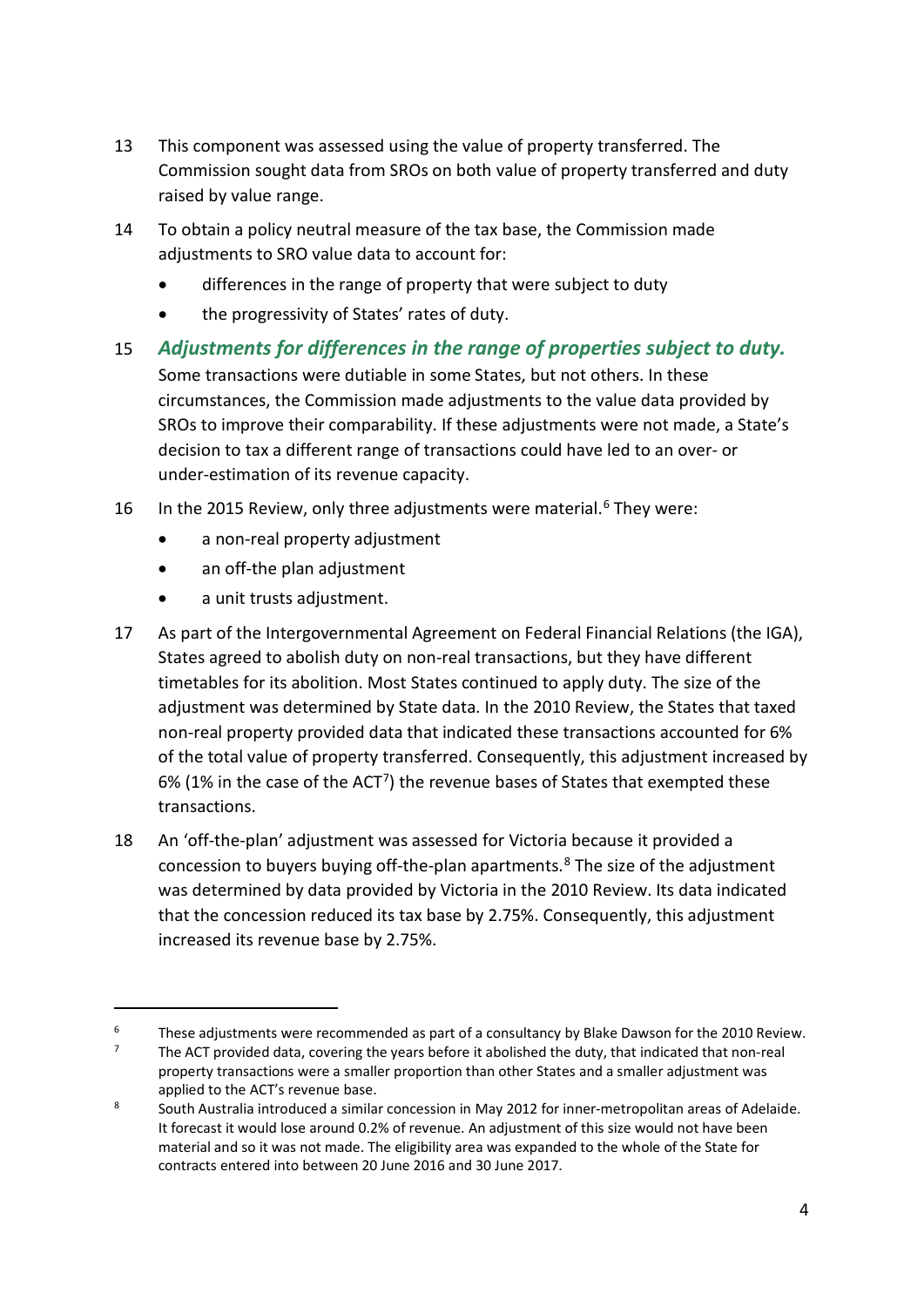- 19 Queensland, Western Australia and South Australia taxed a wider range of unit trusts<sup>[9](#page-7-1)</sup> than other States. The size of the adjustment was determined by data provided by Western Australia in the 2010 Review. Its data indicated that the wider trusts accounted for about 3% of its total value of property transferred. Consequently, the adjustment reduced by 3% the revenue bases of these three States.
- 20 *Adjustment for progressive rates of duty.* States imposed conveyance duties using progressive rates. The Commission assessed revenue capacity across 16 value ranges using SRO data on the value of transactions and the duty raised. This approach ensured a higher effective rate of duty was applied to properties in higher value ranges.
- 21 [Table](#page-7-0) 4 shows the derivation of the component factor for 2016-17 once these adjustments had been made. It shows the assessed per capita value of taxable land holdings in New South Wales and Victoria exceeded the average (\$21 996 per capita). These States were, therefore, assessed to have above average revenue raising capacity in that year.

|                                                                                                          |        | <b>NSW</b> | Vic   | Old           | WA    | SA            | Tas   | ACT    | ΝT    | Total |
|----------------------------------------------------------------------------------------------------------|--------|------------|-------|---------------|-------|---------------|-------|--------|-------|-------|
| Value of property<br>transferred                                                                         | \$b    | 228        | 145   | 99            | 28    | 19            | 6     | 9      |       | 536   |
| Value of property<br>transferred per capita Spc                                                          | 23 271 | 20 302     |       | 10 921 11 108 |       | 11 426 21 736 | 9879  | 21 996 |       |       |
| Component factor (a)                                                                                     |        | 1.327      | 1.058 | 0.923         | 0.496 | 0.505         | 0.519 | 0.988  | 0.449 | 1.000 |
| (a)<br>A State's component factor is its per capita value of property transferred divided by the average |        |            |       |               |       |               |       |        |       |       |

#### <span id="page-7-0"></span>**Table 4 Stamp duty on conveyances component assessment, 2016-17**

(a) A State's component factor is its per capita value of property transferred divided by the average per capita value of property transferred.

Source: State data returns, 2018 Update.

### *The vehicle component*

 $\overline{a}$ 

22 This component comprised revenue from the duty on the transfer of vehicle ownership.[10](#page-7-2)

<span id="page-7-1"></span><sup>&</sup>lt;sup>9</sup> Unit trusts are a device whereby the title to property can be held in a trust rather than directly. Ownership of units in the trust can be transferred at lower than conveyance rates of duty. To prevent or minimise this avoidance strategy, States adopted a combination of unit trust and land rich provisions that taxed land held by trusts.

<span id="page-7-2"></span><sup>&</sup>lt;sup>10</sup> Most States imposed duty on the value of the vehicle. One State varied its rates of duty depending on the number of cylinders. Rates of duty could also vary according to the use of the vehicle and whether it is a new registration or a used vehicle transfer. A broadly common range of vehicles were exempt from duty across States (such as vehicles acquired for resale by used car dealers, transfers arising from settling estates and family law arrangements and vehicles acquired by benevolent institutions).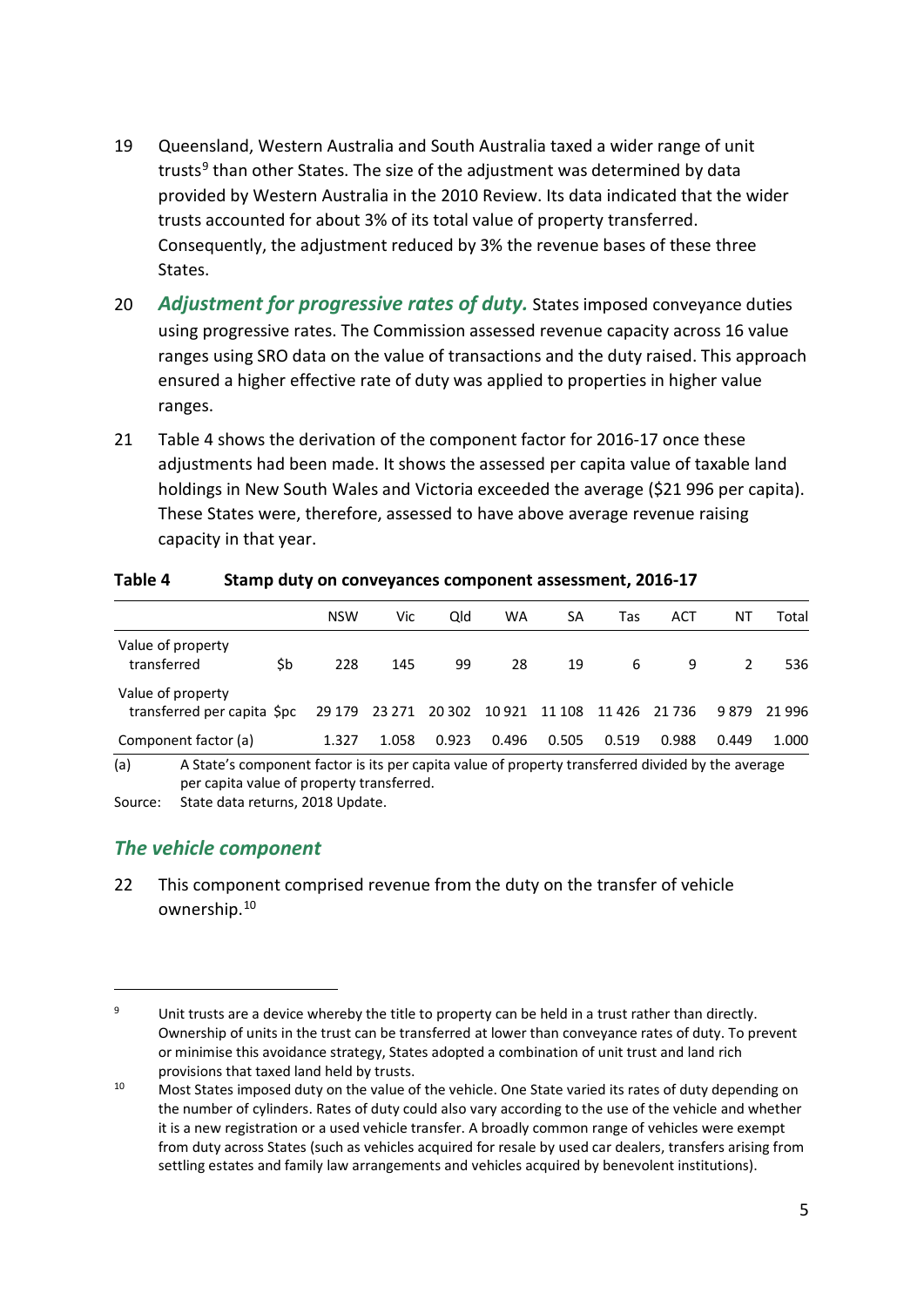- 23 The value of the vehicles transferred reflects the base that States tax. While it was possible that differences between States in the value distribution of vehicles transferred could affect their actual revenue raising capacity, an adjustment would not have been material.
- 24 The Commission sought data from States on the total value of vehicles transferred and the total duty paid. All States except Victoria and the Northern Territory were able to provide data on the value of vehicles transferred. The Commission estimated the missing value data for these two States using their total duty collected data and their legislated tax rates.
- 25 [Table](#page-8-1) 5 shows the derivation of the component factor for 2016-17. It shows the assessed per capita value of vehicles transferred in Queensland and Western Australia exceeded the average (\$3 293 per capita) and so these States were assessed to have above average revenue raising capacity in that year.

|                                                 |     | <b>NSW</b> | Vic     | Qld     | WA    | SA    | Tas   | ACT   | ΝT    | Total   |
|-------------------------------------------------|-----|------------|---------|---------|-------|-------|-------|-------|-------|---------|
| Value of vehicle<br>transferred                 | \$b | 25         | 20      | 17      | 10    | 5.    | 2     |       |       | 80      |
| Value of property<br>transferred per capita Spc |     | 3 2 3 2    | 3 2 6 9 | 3 3 8 1 | 3831  | 2858  | 2941  | 2864  | 2993  | 3 2 9 3 |
| Component factor (a)                            |     | 0.982      | 0.993   | 1.026   | 1.163 | 0.868 | 0.893 | 0.870 | 0.909 | 1.000   |

#### <span id="page-8-1"></span>**Table 5 Stamp duty on vehicles component assessment, 2016-17**

(a) A State's component factor is its per capita value of vehicles transferred divided by the average per capita value of vehicles transferred.

<span id="page-8-0"></span>Source: State data returns, 2018 Update.

## **GST redistribution**

26 [Table](#page-8-2) 6 shows the extent to which the assessment moves the GST distribution away from an EPC distribution in 2018-19. It shows GST revenue is redistributed from States with an above average revenue raising capacity (New South Wales and Victoria) to States with a below average revenue capacity.

#### <span id="page-8-2"></span>**Table 6 GST distribution, Stamp duty, 2018 Update**

|                    | <b>NSW</b> | Vic    | Qld   | <b>WA</b> | <b>SA</b> | Tas | <b>ACT</b> | ΝT  | Redist  |
|--------------------|------------|--------|-------|-----------|-----------|-----|------------|-----|---------|
|                    | \$m        | \$m    | \$m   | \$m       | \$m       | \$m | \$m        | \$m | \$m     |
| EPC component      | 0          | 0      | 0     | 0         | 0         | 0   | 0          | 0   | 0       |
| Property component | $-2130$    | $-252$ | 436   | 792       | 759       | 239 | 48         | 108 | 2 3 8 3 |
| Vehicle component  | 44         | 13     | $-25$ | $-79$     | 31        | 8   |            | 1   | 104     |
| Total              | $-2086$    | $-239$ | 411   | 713       | 789       | 247 | 56         | 109 | 2 3 2 6 |
| Total (\$pc)       | $-260$     | $-37$  | 82    | 272       | 454       | 471 | 133        | 443 | 93      |

Source: Commission calculation, 2018 Update.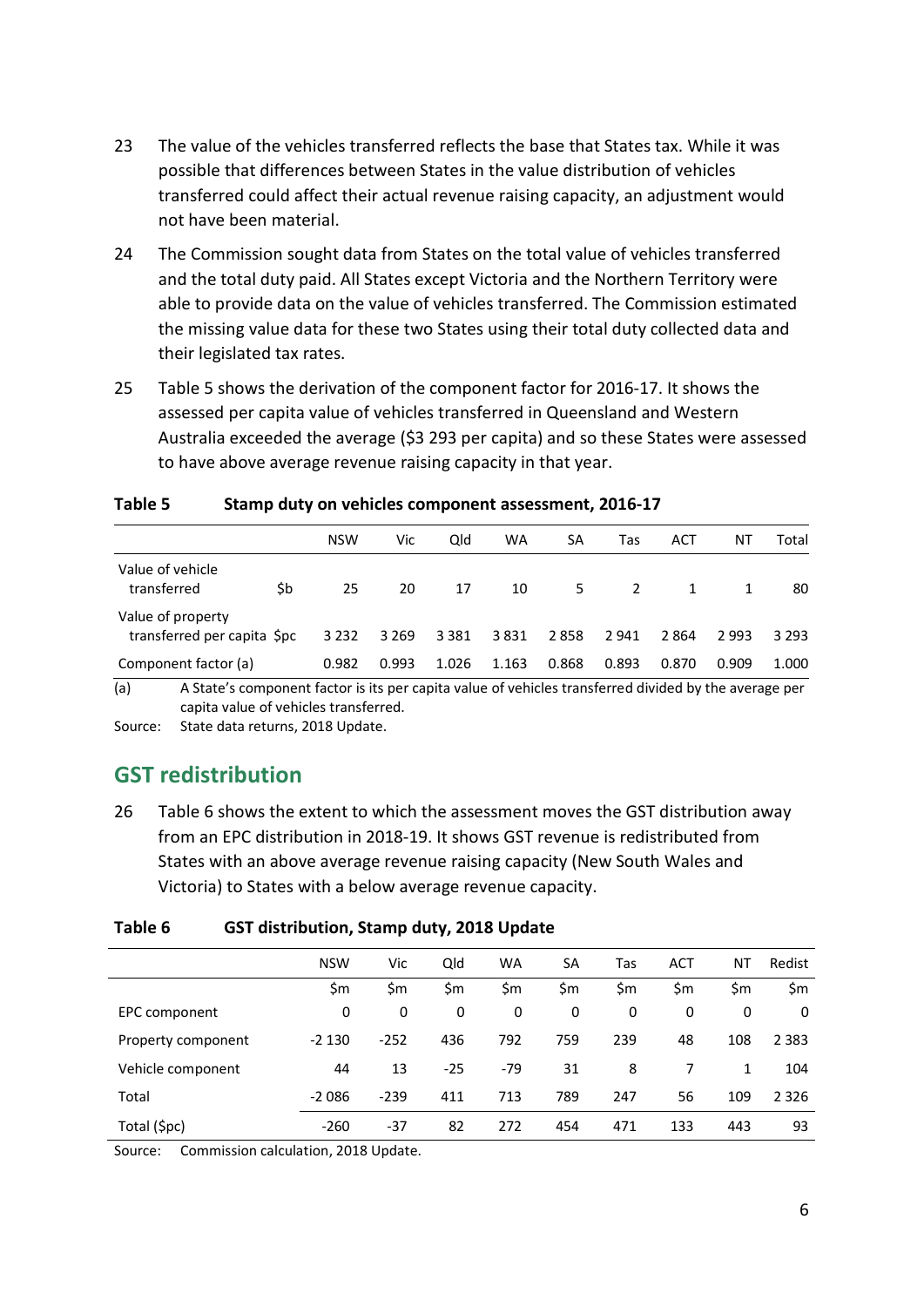## <span id="page-9-0"></span>**ISSUES AND ANALYSIS**

- 27 There are two assessment issues to be resolved for the 2020 Review. They are:
	- which revenues should be included in the category?
	- what are the drivers of revenue capacity?

## <span id="page-9-1"></span>**Which revenues should be included in the category?**

- 28 The Commission has yet to consider whether taxes on the transfer of vehicle ownership should be assessed and reported in a Stamp duty category (as they were in the 2015 Review) or in a Motor taxes category (as they were prior to the 2015 Review). This issue is discussed in Staff Draft Assessment Paper *CGC 2018-01/06-S Motor taxes*.
- 29 As a starting point, the Commission would include all revenue raised from taxes on the transfer of property ownership, both real and non-real property. Taxes on real property include duty on the sale of major State assets, corporate reconstructions, land rich/land holder transfer duty and foreign investor transfer duty surcharges.
- 30 From this starting point, there may be reasons for including other revenue. In the 2015 Review, the Commission treated concessional duty for first home buyers as an expense. This had the effect of increasing the category size of both the Stamp duty and Housing categories. This treatment ensured assistance provided to first home owners was assessed in the same way, regardless of whether it was provided in the form of a grant or in the form of a concessional rate of duty. This adjustment was material. Commission staff propose to recommend the Commission continue this treatment in the 2020 Review. Therefore, the Stamp duty on conveyance category will include the concessional duties provided to first home buyers. As a result, the revenue in this category may exceed the revenue States report as conveyance duty — States report concessional duties as lower collections.
- 31 Since the 2015 Review, it has become more common for States to impose a surcharge on the duty for foreign purchasers. Five States have a surcharge on residential property purchases by foreign buyers — New South Wales (4%), Victoria (7%), Queensland (3%), Western Australia (4%) and South Australia (3%). A separate assessment of this revenue stream would require the Commission to separately collect information on the properties purchased by foreign owners. Alternatively, the Commission could treat the surcharges like a progressive rate of tax. On practicality grounds, Commission staff propose to recommend the Commission not undertake a separate foreign owner surcharge assessment in the 2020 Review. Thus, the surcharges will affect the assessment through higher effective rates of duty.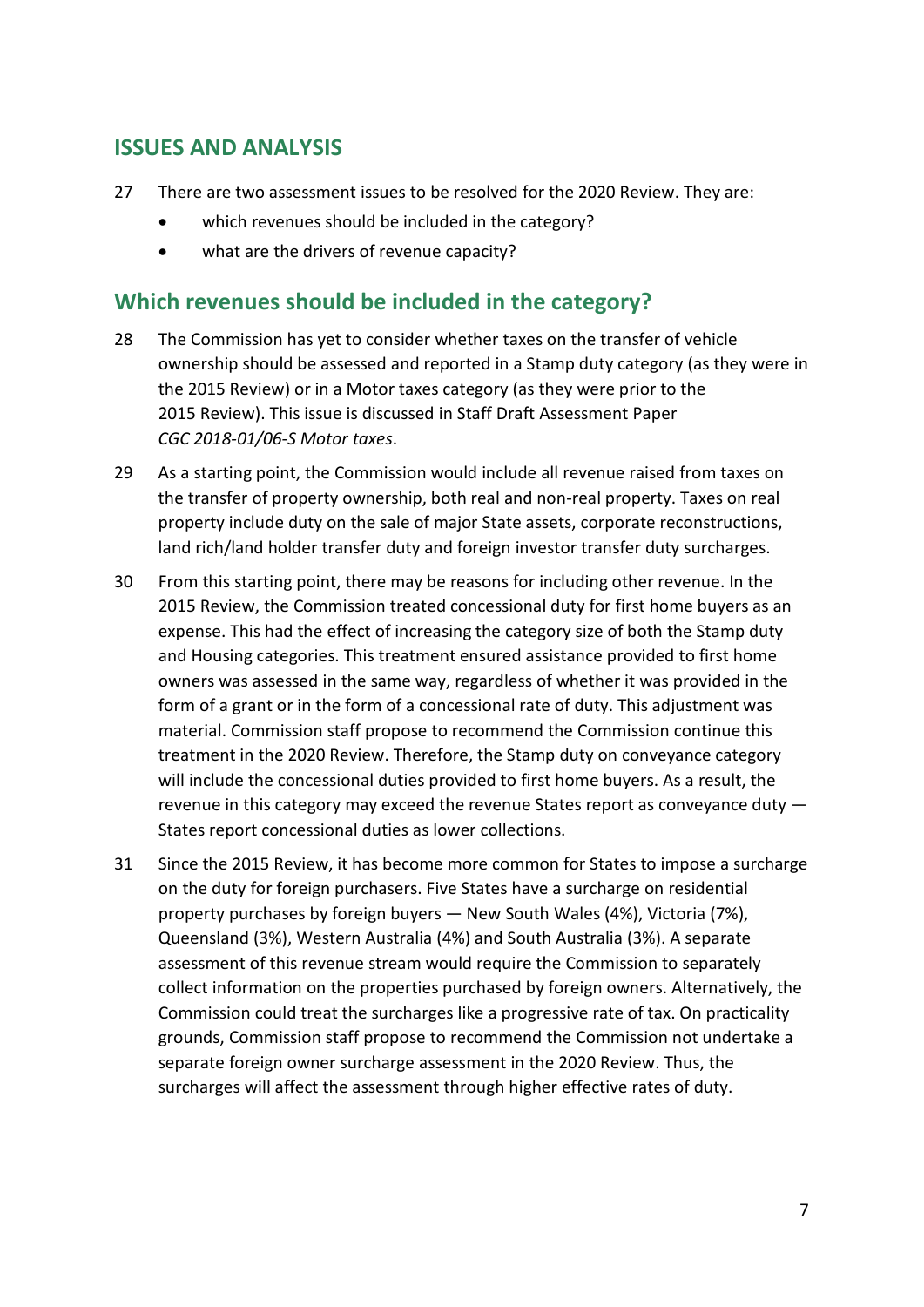Staff propose to recommend the Commission include in the category:

- revenue from duties on the transfer of real and non-real property, including foreign owner surcharges
- an amount equal to the concessional duty provided to first home owners.

## <span id="page-10-0"></span>**What are the drivers of revenue capacity?**

- 32 Under a tax approach, revenue capacity should be measured using the tax base States use to impose conveyance duty — the value of property transferred.
- 33 The value of property transferred is a direct measure of the activity that States tax. Commission staff have not found an alternative capacity measure that captures differences in States' revenue raising capacities and is less policy influenced. Commission staff propose to recommend the Commission continue to use the value of property transferred as its capacity measure. SROs are the sole source of these data.
- 34 As in the 2015 Review, Commission staff propose to assess revenue in two components:
	- a property component.
	- an EPC component

### *The property component*

- 35 Since SRO data reflect the policies of the individual States, adjustments may be required to account for differences in:
	- States' progressive rates of duty
	- the range of transactions subject to duty.
- 36 *Adjustment for progressive rates of duty.* States impose stamp duty on conveyance progressively (see [Figure 1](#page-11-0) and [Table](#page-11-1) 7), with the rate increasing as the value of taxable land holdings increases.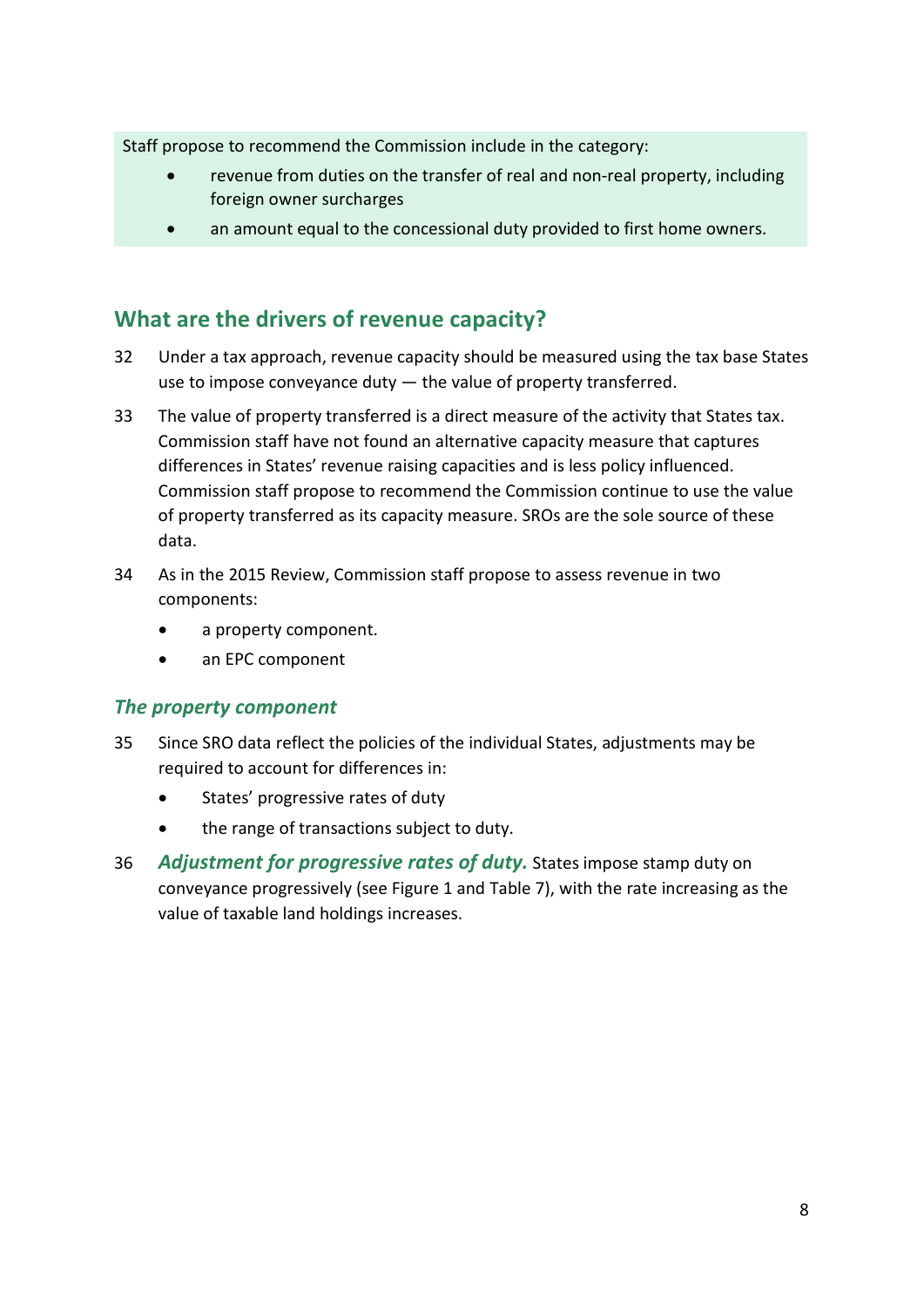

<span id="page-11-0"></span>**Figure 1 Progressive rate of conveyance duty, 2016-17**

#### <span id="page-11-1"></span>**Table 7 Stamp duty regimes**

|                  | <b>NSW</b> | Vic  | Old  | WA   | SA   | Tas  | ACT     | ΝT   |
|------------------|------------|------|------|------|------|------|---------|------|
|                  | %          | %    | %    | %    | %    | %    | %       | %    |
| Minimum rate (a) | 1.25       | 1.40 | 1.50 | 1.90 | 1.00 | 1.75 | 1.48    | 1.50 |
| Maximum rate     | 5.50       | 5.50 | 5.75 | 5.15 | 5.50 | 4.50 | 5.09(b) | 5.45 |

(a) Some States have concession rates for very low property values.

(b) A higher marginal transfer duty rate applies for properties valued between \$0.750 million and \$1.455 million. A flat rate of 5.09% applies for properties valued \$1.455 million and above.

Source: New South Wales Treasury, Interstate comparison of taxes, 2016-17, page 16.

37 [Table 8](#page-11-2) shows the materiality of the adjustment in the 2018 Update.

<span id="page-11-2"></span>

| Table 8 | Effect of adjustment for progressive rates of tax, 2018 Update |
|---------|----------------------------------------------------------------|
|---------|----------------------------------------------------------------|

|                    | <b>NSW</b> | Vic | Old | <b>WA</b> | SA | Tas | <b>ACT</b> | ΝT | Redist |
|--------------------|------------|-----|-----|-----------|----|-----|------------|----|--------|
| Dollars million    | $-457$     | 90  | 189 | 51        | 76 | 33  | 16         |    | 457    |
| Dollars per capita | -57        | 14  | 38  | 20        | 44 | 62  | 39         | 10 | 18     |

Source: Commission simulation.

38 Commission staff propose to include an adjustment for the progressivity of conveyance duty using SRO data on the value of property transferred and the duty raised, by value range.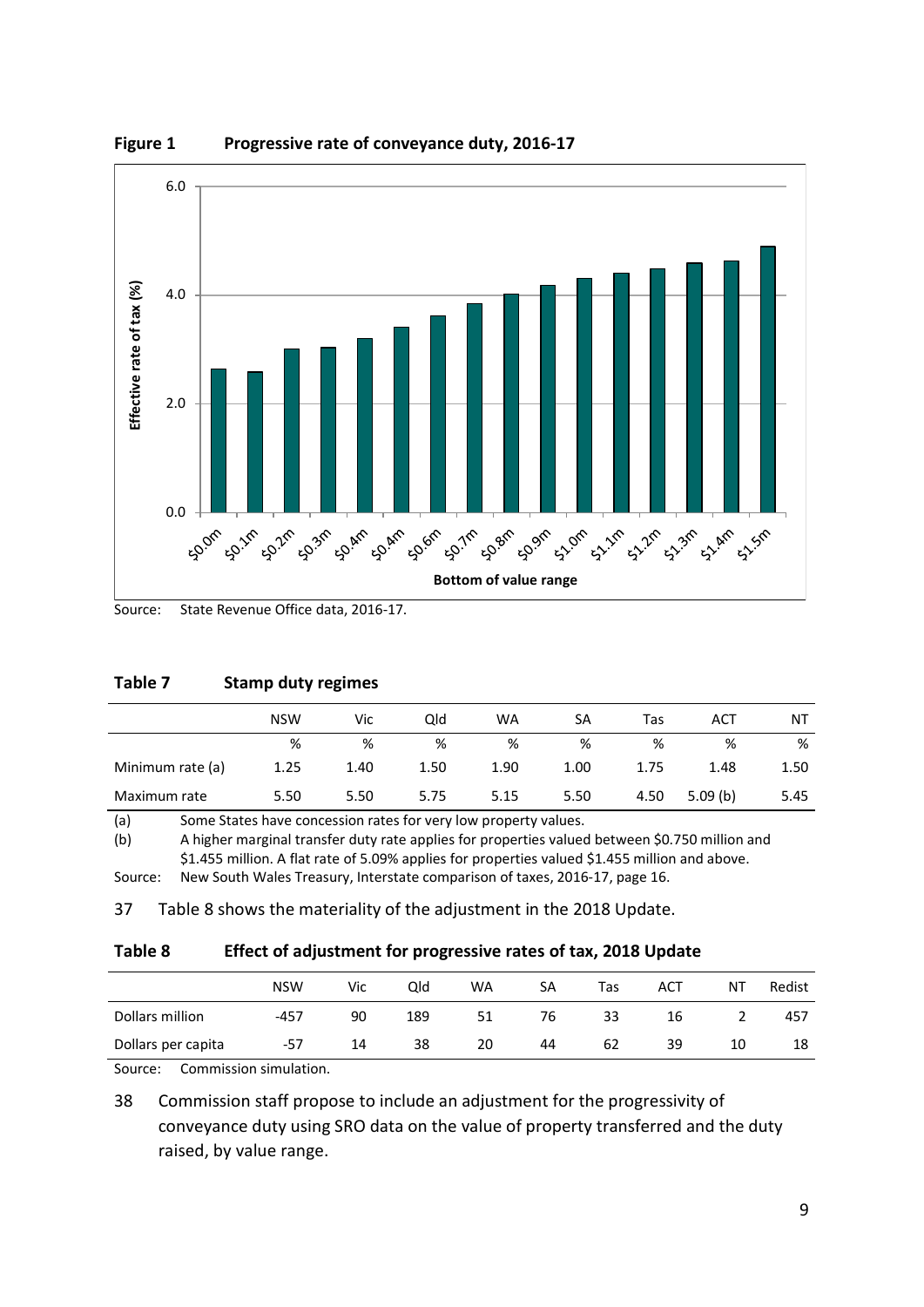- 39 *Adjustments for differences in the range of transactions subject to duty.* If a State does not tax a specific range of transactions, then the value of transactions data provided by its SRO will be missing those transactions and so will not be comparable with data provided by other SROs. The purpose of these adjustments is to improve the comparability of SRO data.
- 40 Commission staff propose a framework for dealing with missing transactions. Under this framework, one of three approaches would be applied:
	- adjust the State's SRO data to impute the missing transactions
	- adjust States' SRO data to remove the transactions for all States, but continue to assess the duty collected in the property component
	- assess the duty collected in the EPC component.
- 41 Under the adjustment framework, the preferred option is to impute the missing transactions if this can be done reliably. If the missing transactions cannot be reliably imputed, then the next best option is to remove the range of transactions for all States. At this point there would be a choice to make. If it is appropriate to assess the duty raised using the property component's capacity measure then the duty raised should be assessed in the property component, otherwise it should be assessed in the EPC component.
- 42 For the 2020 Review, Commission staff propose to apply the adjustment framework to the adjustments made in the property component in the 2015 Review:
	- non-real property
	- off-the-plan concessions
	- unit trusts.
- 43 As part of the *Intergovernmental Agreement on Federal Financial Relations 1999*, States agreed to abolish transfer duty on non-real property transactions, but they are pursuing different timeframes for its abolition. From 2016-17, these transactions are exempt in five States — New South Wales, Victoria, South Australia, Tasmania and the ACT. Commission staff propose to remove non-real property transactions from all States' SRO data. This change means the property component capacity measure will be the value of real property transferred. As the real and non-real property bases are different, it is unlikely that a real property capacity measure is an appropriate measure for assessing non-real property duty. Commission staff propose to recommend the Commission remove non-real property transactions from SRO data and assess non-real property duties in the EPC component.
- 44 Victoria provides a concession to buyers of off-the-plan apartments. From 1 July 2017, the concession is being retargeted and will only be available for principal places of residence. Victoria's budget papers suggest that as a result of this change, the concession's tax expenditure will fall from \$342 million in 2017-18 to \$92 million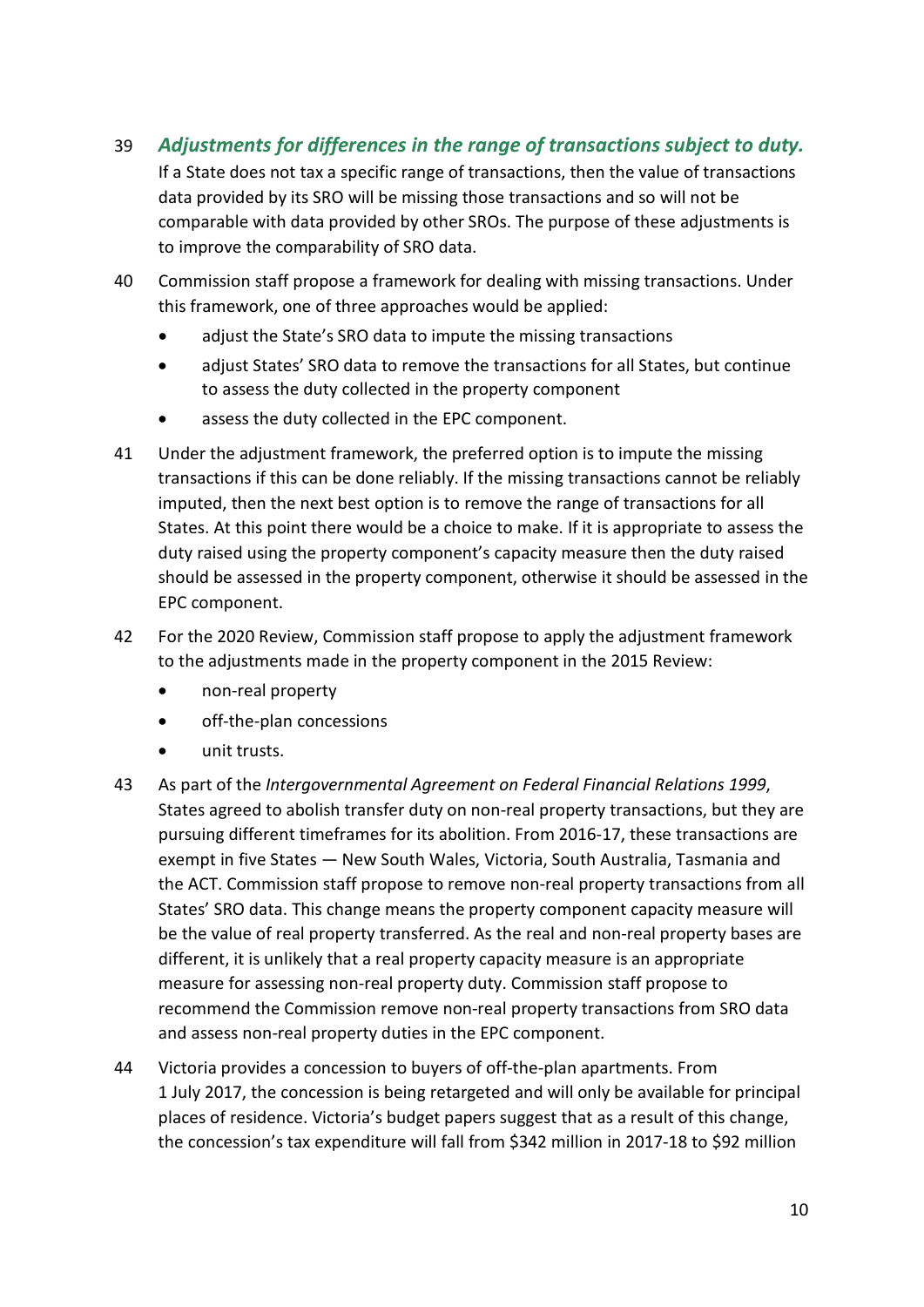in 2020-21.<sup>[11](#page-13-0)</sup> This would mean an adjustment would no longer be material. Commission staff propose to recommend the Commission discontinue the off-the-plan adjustment in the 2020 Review.

- 45 Queensland, Western Australia and South Australia tax a wider range of unit trusts than other States. In the 2010 Review, Western Australia provided data that indicated the transactions caught by its wider unit trusts provision was equivalent to about 3% of its revenue base. This adjustment removes these transactions from all States. These transactions are real property transactions so it is appropriate to assess the duty raised using the property component capacity measure. Commission staff propose to recommend the Commission continue to remove wider unit trust transactions from SRO data and assess the duty raised in the property component.
- 46 *New adjustments.* As States amend the scope of the transactions that are subject to conveyance duty, new adjustments may be required.
- 47 Two States are phasing out commercial transfer duty. The ACT is phasing out the duty over 20 years, so its SRO data will continue to include these transactions. The duty will cease in South Australia from 1 July 2018. If, at that time, South Australia's SRO data cease to contain these transactions then an adjustment would be required. In its State Tax Review discussion paper, South Australia indicated non-residential land accounted for [12](#page-13-1).7% of conveyance duty in 2013-14.<sup>12</sup> An adjustment could be made to impute the missing transactions using this information. Commission staff propose to recommend the Commission introduce a new adjustment for commercial property transactions in South Australia. This adjustment would increase its revenue base by 12.7%.

### *The equal per capita component*

- 48 For the 2020 Review, Commission staff propose to apply the adjustment framework to the duties assessed in the EPC component in the 2015 Review. They were duties on:
	- land rich transactions by listed companies
	- corporate reconstructions
	- sales of major State assets.

 $\overline{a}$ 

49 The land rich transactions by listed companies adjustment was introduced when only Western Australia applied duty to these transactions. Since then, all States (other than Tasmania) have amended their legislation to apply duty to similar transactions. Commission staff propose to recommend to the Commission to include land rich transactions by listed companies in the property revenue base. Under the adjustment

<span id="page-13-1"></span><span id="page-13-0"></span><sup>11</sup> Victoria, Budget Paper No 5, Statement of Finances, 2017-18, Table 5.2, page 172.

State Tax Review Discussion Paper, February 2015, page 38.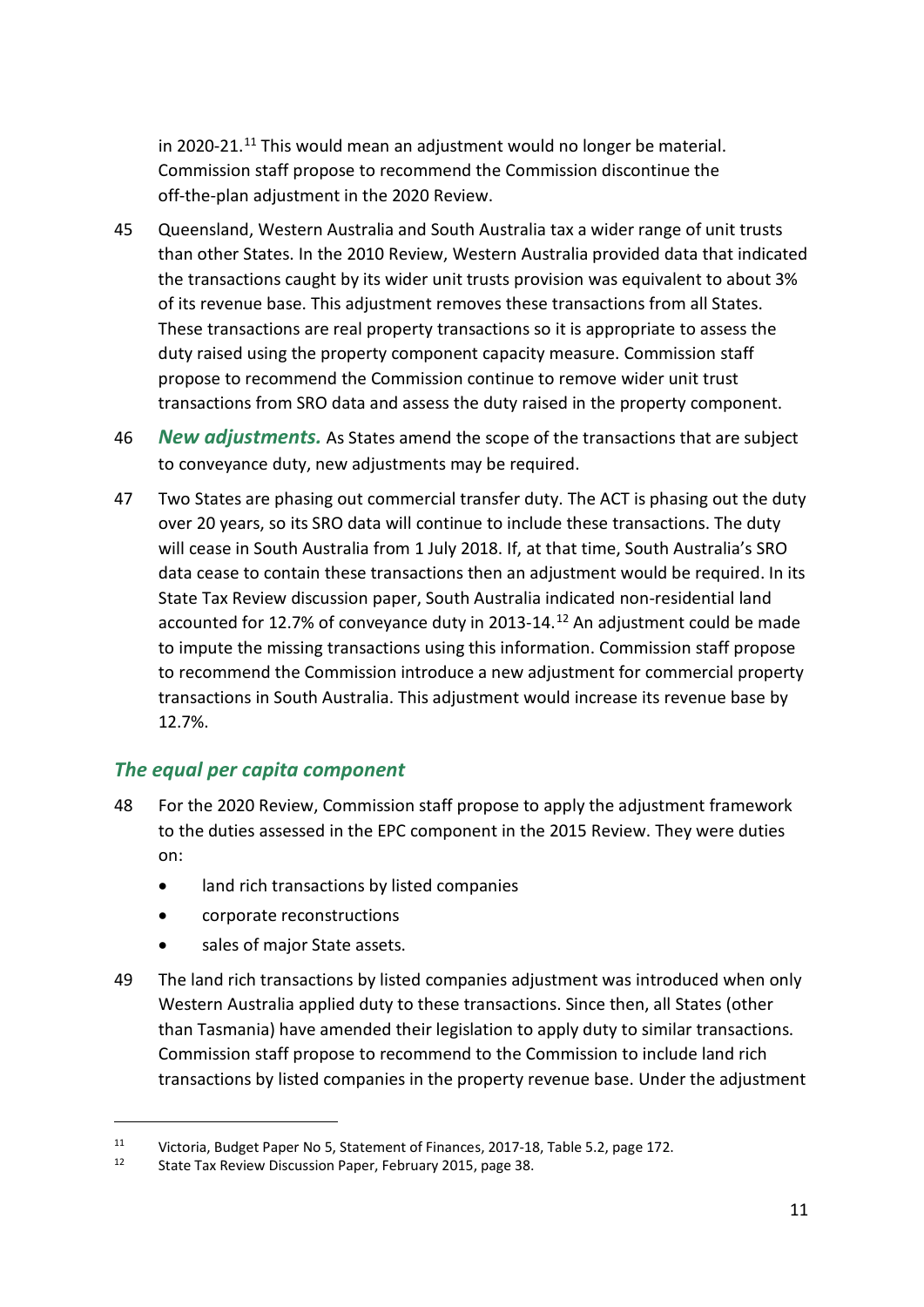framework, an adjustment would be required to impute the missing transactions for Tasmania. Over the last four years, States raised \$697 million (about 1% of real property duties) in duties from these transactions. A 1% adjustment for Tasmania would not be material, it would fail the \$10 data materiality threshold.

- 50 Most States refund or exempt duty on corporate reconstructions to encourage economic reform. A corporate reconstruction arises when a corporate group reorganises its business structure by transferring assets between companies within the group. As these transactions are about reorganising assets rather than a disposal of those assets, Commission staff do not consider it appropriate to assess the duty raised using the property component capacity measure. Consequently, Commission staff propose to recommend the Commission continue to assess the duty from corporate reconstructions in the EPC component.
- 51 States raise duty from the sale of major State assets. These transactions are about States divesting themselves of major assets. These transactions bear no connection to the real property transfers. Therefore, Commission staff do not consider it appropriate to assess the duty raised using the property component capacity measure. Consequently, Commission staff propose to recommend the Commission continue to assess the duty from these transactions in the EPC component.

#### Staff propose to recommend the Commission:

- assess stamp duty on conveyances using the value of property transferred
- adjust the value of property transferred:
	- to remove values relating to non-real property, corporate reconstructions and sales of major State assets
	- for the wider scope of unit trusts and commercial real property in selected States
	- for the progressivity of transfer duty
- assess duty from transactions on non-real property, corporate reconstructions and sales of major State assets in the EPC component.

### <span id="page-14-0"></span>**Other issues considered**

52 *Elasticity adjustment.* The Commission has engaged consultants to provide advice on whether it should consider reinstating elasticity adjustments and, if so, for which categories. The question whether an elasticity adjustment could be assessed in the Stamp duty on conveyances assessment will be addressed by that consultancy.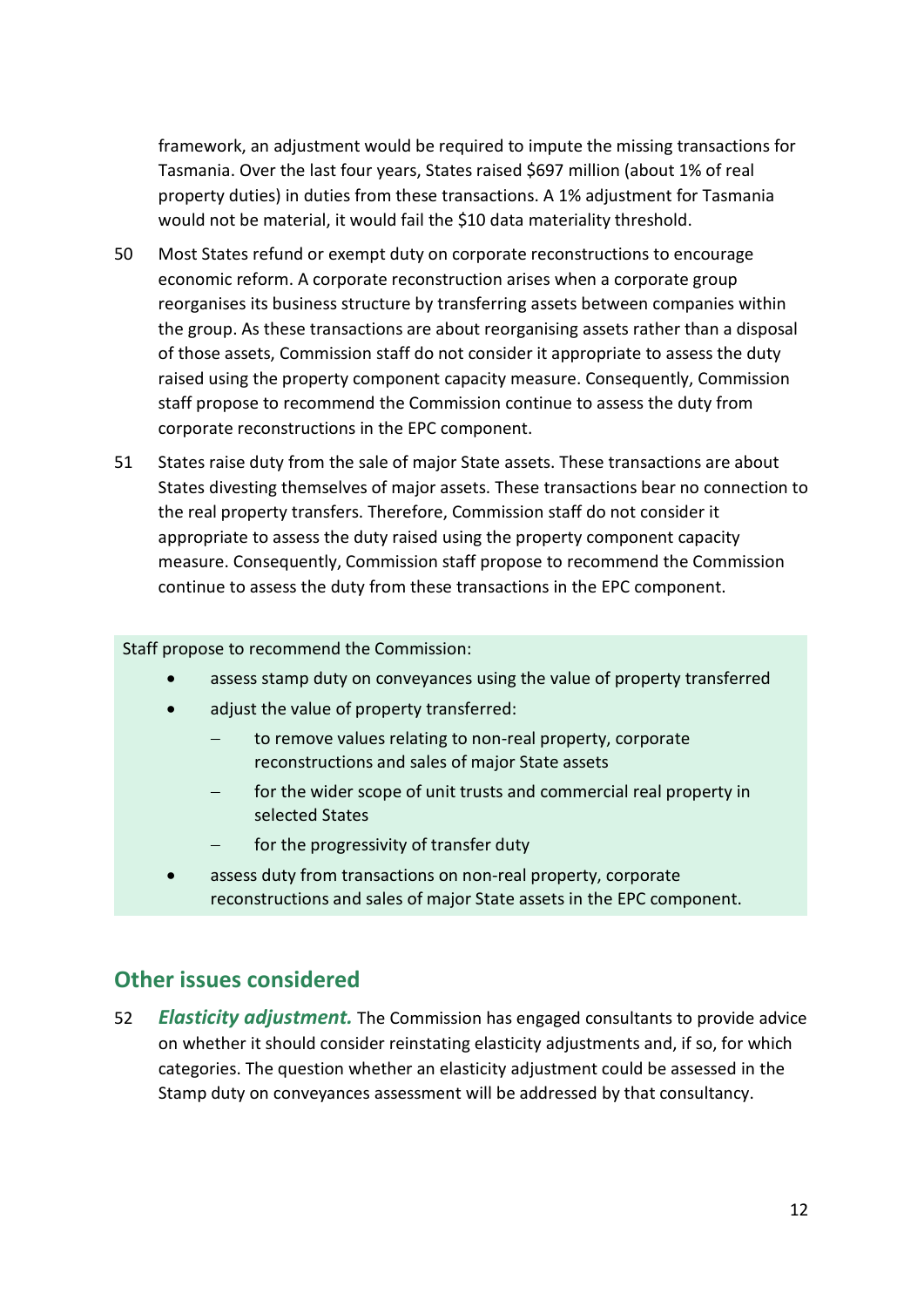Staff propose to recommend the Commission defer consideration of:

• an elasticity adjustment until it has considered the consultant's report on elasticities.

## <span id="page-15-0"></span>**CONCLUSION AND WAY FORWARD**

# <span id="page-15-1"></span>**Proposed assessment structure**

53 Staff propose the following assessment structure for this category in the 2020 Review.

| Component  | Disability                               | Influence measured by disability                                                                                                 |
|------------|------------------------------------------|----------------------------------------------------------------------------------------------------------------------------------|
| <b>EPC</b> | Population                               | Assumes each State has the same per capita revenue capacity.                                                                     |
| Property   | Value of land<br>transferred             | Recognises the additional revenue capacity of States with a greater<br>number of properties transferred and a greater land value |
|            | Progressive rates of<br>duty             | Recognises the additional revenue capacity of States with<br>proportionally more properties in higher value ranges.              |
|            | Range of transactions<br>subject to duty | Recognises that there are differences in the type of transactions that<br>are taxed in each State.                               |

**Table 9 Proposed Stamp duty on conveyances category structure**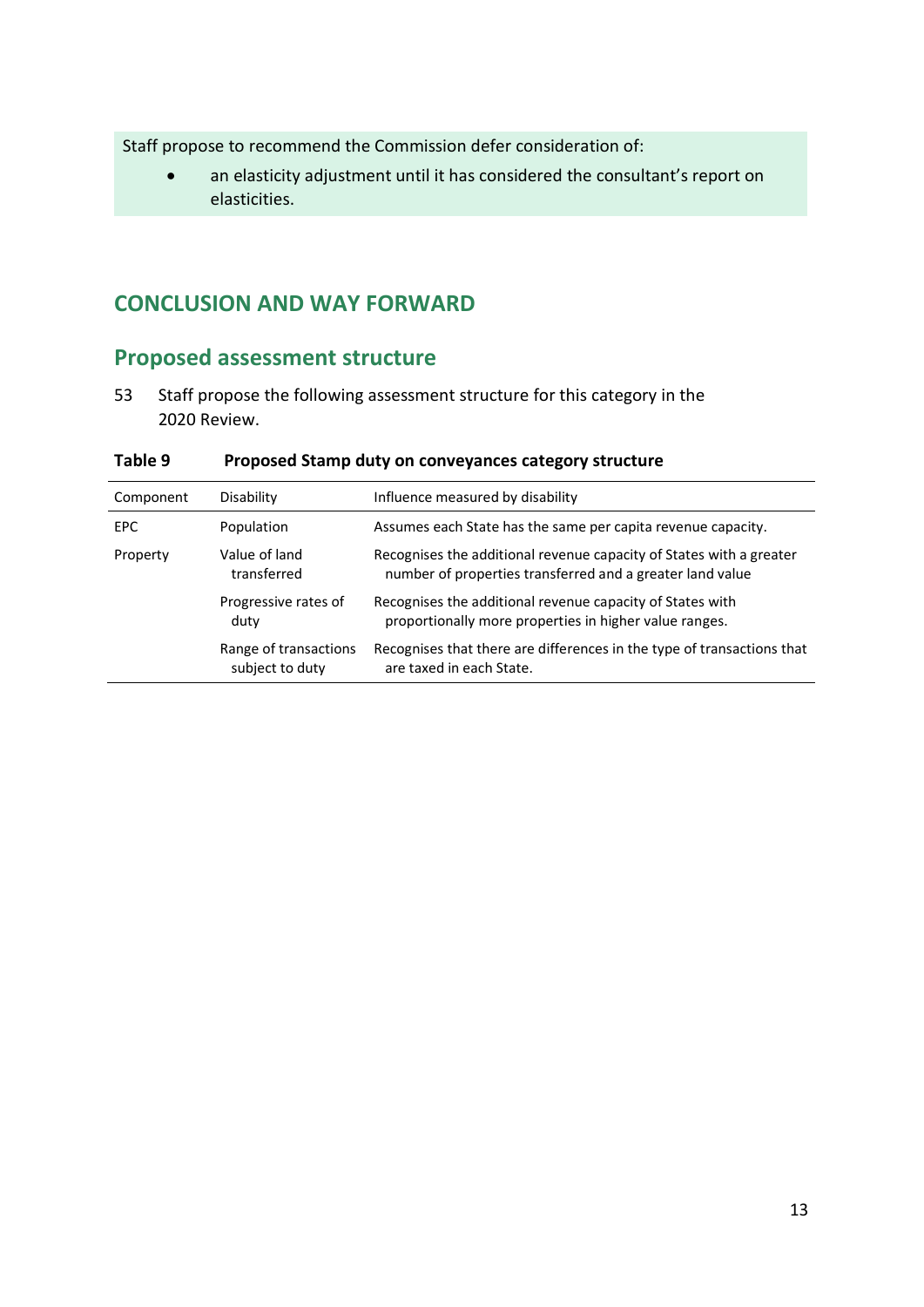# <span id="page-16-0"></span>**ATTACHMENT A: THE COMMISSION'S TREATMENT OF STATE LAND RICH/LANDHOLDER PROVISIONS**

1 This attachment sets out the Commission's treatment of State land rich and landholder provisions.

## <span id="page-16-1"></span>**Land rich provisions**

- 2 States introduced land rich provisions to deal with a situation where purchasers sought to avoid stamp duty on the transfer of land. They did this by holding the land asset in a company and purchasing shares in the company.
- 3 Before the introduction of land rich duty, share purchases were subject to a duty of around 0.6% compared with rates of stamp duty of up to 5.5% on the transfer of land. The land rich duty provisions imposed the same rate of duty on the share purchase as on the land transfer.
- 4 State's land rich provisions comprised two thresholds the value of land and the proportion that the land comprised of the company's total property (referred to as a land rich test).

## <span id="page-16-2"></span>**Land holder provisions**

- 5 After initially introducing land rich provisions, States progressively moved to landholder provisions. Landholder duty broadened the tax base. It did this by doing away with the land rich test and replacing it with a simple land value threshold.
- 6 For example, Victoria's land rich provisions applied to companies that had \$1 million or more of land in Victoria and had 60% or more of their assets (worldwide) in land. Its landholder model removed the 60% land rich threshold. So, a company is liable for duty if it has \$1 million or more of land in Victoria. Almost any land holding is potentially large enough to trigger the provision when shares are purchased in the company holding a land asset.
- 7 Western Australia provided data in the 2010 Review that indicated landholder duty increased its revenue base by about 2%. The Commission used this information to make an adjustment to the revenue bases of States that had land rich provisions rather than land holder provisions. As more States adopted land holder provisions, the materiality of this adjustment declined and it was discontinued when it fell below the Commission's \$10 materiality threshold. Tasmania was the last State to adopt a landholder model. It did so in December 2016.